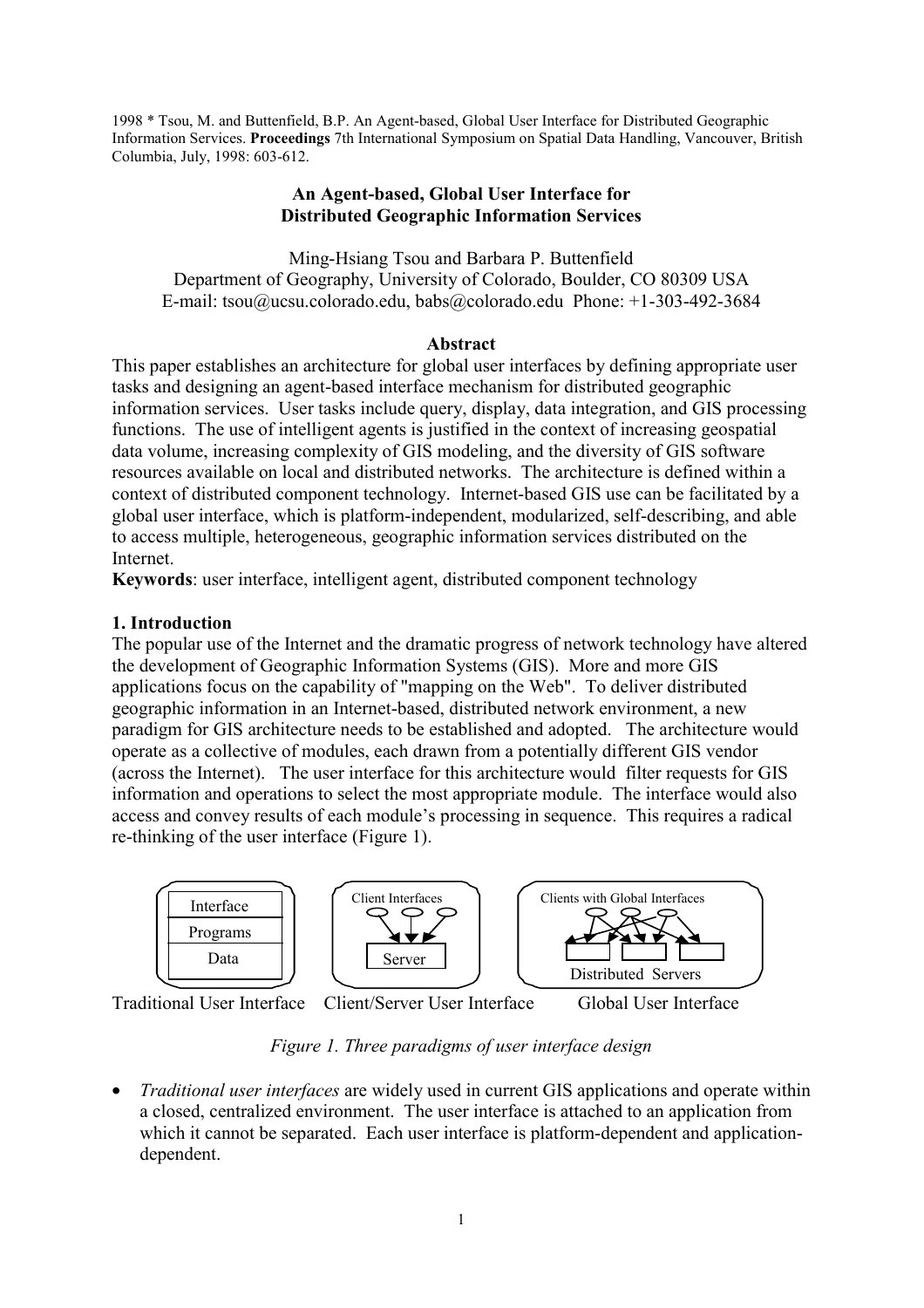- *Client/Server user interfaces* are adopted in generic client/server systems. The interfaces are separated from data and programs to allow distributed clients remote access to the server. The client-side user interfaces are usually platform-independent. However, each client can only access one specified server. Different geographic information servers come with different client-side interfaces, which can not be shared.
- *Global user interfaces* are also platform-independent, but are more advanced than generic client/server interfaces. The most significant difference is that global user interfaces are not constrained for use on a single server. The interfaces can access multiple servers and heterogeneous systems, without the constraints of traditional client/server relationships.

Currently the most well-known examples of global user interfaces are the browsers of the World Wide Web. A Web browser can access different information servers on the Internet. Techniques such as JAVA applets and ActiveX controls have been developed to provide a fully platform-independent interfaces for Internet applications. *Distributed component technologies* such as the Common Object Request Broker Architecture (CORBA), the Distributed Component Object Model (DCOM), and JavaBean, allow clients to access heterogeneous servers(Orfali and Harkey, 1997). Distributed component technology provides the essential feature underlying global user interfaces. Distributed data objects and applications can freely interact and inter-operate on the Internet. The trend is to provide a comprehensively open distributed computing environment, where the "network" is the "computer".

In the GIS community at present, many popular GIS on-line services access the Web via HTML format and CGI programs. Examples of current products include Xerox Map Server (Putz, 1994) and GRASSLinks (Huse, 1995). Recent research projects such as the Alexandria Digital Library Project (Buttenfield and Goodchild, 1996) have moved from HTML to JAVA technology to explore and compare comprehensive services for on-line spatial queries and metadata browsing. On the other hand, distributed component technology has not been widely adopted for on-line GIS services, in spite of many proposals focusing on this issue, such as OpenGIS (Buehler and Lance, 1996), ISO/TC211 (Ostensen, 1995), and component-oriented GIS (Li and Zhang, 1997).

The GIS community needs to adopt these new computer technologies, to broaden the computing framework for distributed geographic information services. We seem to be entering the "aviation" era from the "automobile" era. For the user, the interface is the mechanism to guide the vehicle. We need to develop a new type of interface, a "control stick" for airplanes instead of a "steering wheel". A global user interface will access data distributed in multiple clearinghouses, and access heterogeneous processing modules that may be distributed by multiple vendors or brokers. This paper establishes an architecture for global user interfaces. We identify a minimum set of four user tasks, define mechanisms by which the interface conveys information and thus accomplishes the tasks, and define architecture components for each task. At the end of the paper, we discuss how the global user interface might operate.

#### **2. User Tasks and Interface Mechanisms**

The design of a user interface involves interdisciplinary collaboration between computer science, experimental psychology, graphic design, and information science (Shneiderman, 1998). From the cognitive perspective, user interface design should be driven by two fundamental elements-- *user tasks* and *interface mechanisms*. Task-centered design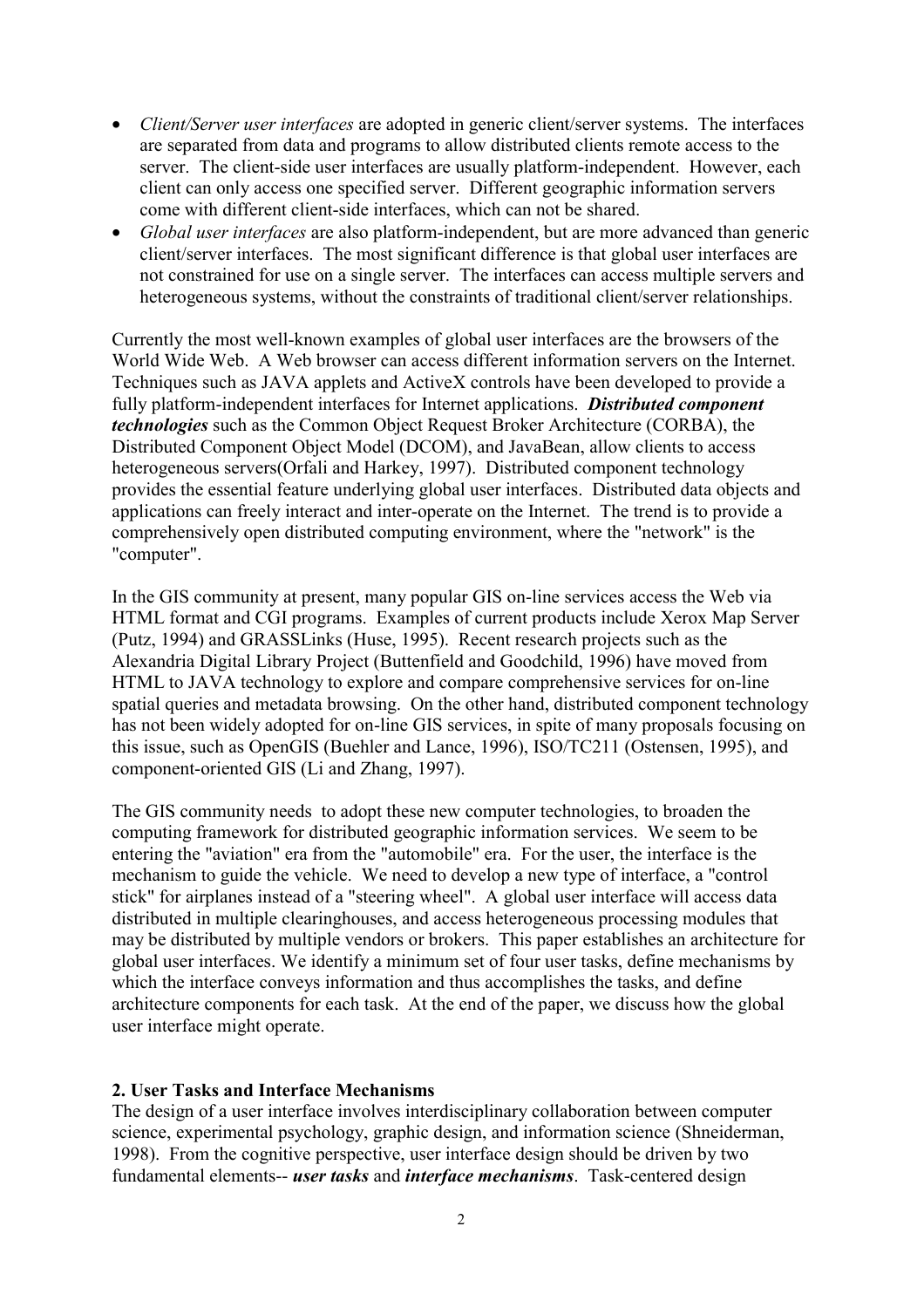identifies real, complete, and representative user tasks through various methods (scenariobuilding, cognitive walk-throughs, e.g.), and subject-tests these to validate interface design in actual use (Lewis and Rieman, 1993). Interface mechanisms bridge the communication between users and systems. Examples of interface mechanisms include menus, commandlines, direct manipulation icons, graphical metaphors and virtual reality (VR). The appropriateness of any interface mechanism depends on the set of user tasks and plays an essential role for the success of user interface design.

Some GIS research has addressed these issues, identifying general tasks for GIS (Davies, 1996), tasks involving data manipulation (Gould, 1993), and GIS operators formalized in map algebra (Tomlin, 1990; Kirby and Pazner, 1990). However, these studies focused on traditional GIS architecture, which may not be suitable for distributed network environments.

#### *2.1 Tasks for distributed geographic information services*

According to several researchers (Plewe,1997; Li and Zhang, 1997), the set of representative user tasks for distributed geographic information services should include:

- Spatial and text-based query;
- Map display;
- Data download, pre-processing and integration with local databases; and
- On-line GIS processing and spatial analysis.

These tasks are identical to traditional GIS tasks, except for being performed in distributed environments. Two reasons for distributing geographic information services come readily to mind. First, increasing size of geospatial data sets impedes GIS task completion. Data are time-consuming to download, and processing large data sets may not always be possible on smaller workstations. One can imagine a distributed processing arrangement whereby one could send encapsulated GIS processing objects to a large clearinghouse. Data would be processed at the server, and results encapsulated within the processing object to be returned to the client. Mechanisms for this type of processing form a related research interest of the authors (Tsou and Buttenfield, 1996; Buttenfield and Tsou, 1997).

A second advantage of distributed task processing relates to package specialization. Most GIS software has acuity for specific processing tasks. Some but not all packages can handle differential segmentation (breaking up linear features on the basis of a particular attribute); others are adept at merging field data with entity data; still others provide excellent address matching as a primary function. The complexity of modeling tasks undertaken by most GIS analysts demands a working knowledge of several GIS packages. In a truly distributed geographic processing environment, a global user interface would find the most appropriate GIS module available on the distributed network, and identify the most data source most appropriate to the user's articulated task. The idea is not so far-fetched as skeptics might argue. It is nearly within the realm of existing methods of object-orientation and distributed networking.

# *2.2 Underlying mechanisms of a global user interface*

Two specific problems must be addressed to implement this strategy. The first problem is how to access possibly heterogeneous systems. The second problem is how to the formalization of interoperable geodata objects and GIS operators, which incorporate comprehensive metadata descriptions. This paper utilizes an agent-based interface mechanism to help users distribute GIS tasks, identify geodata and operators, and easily access heterogeneous systems.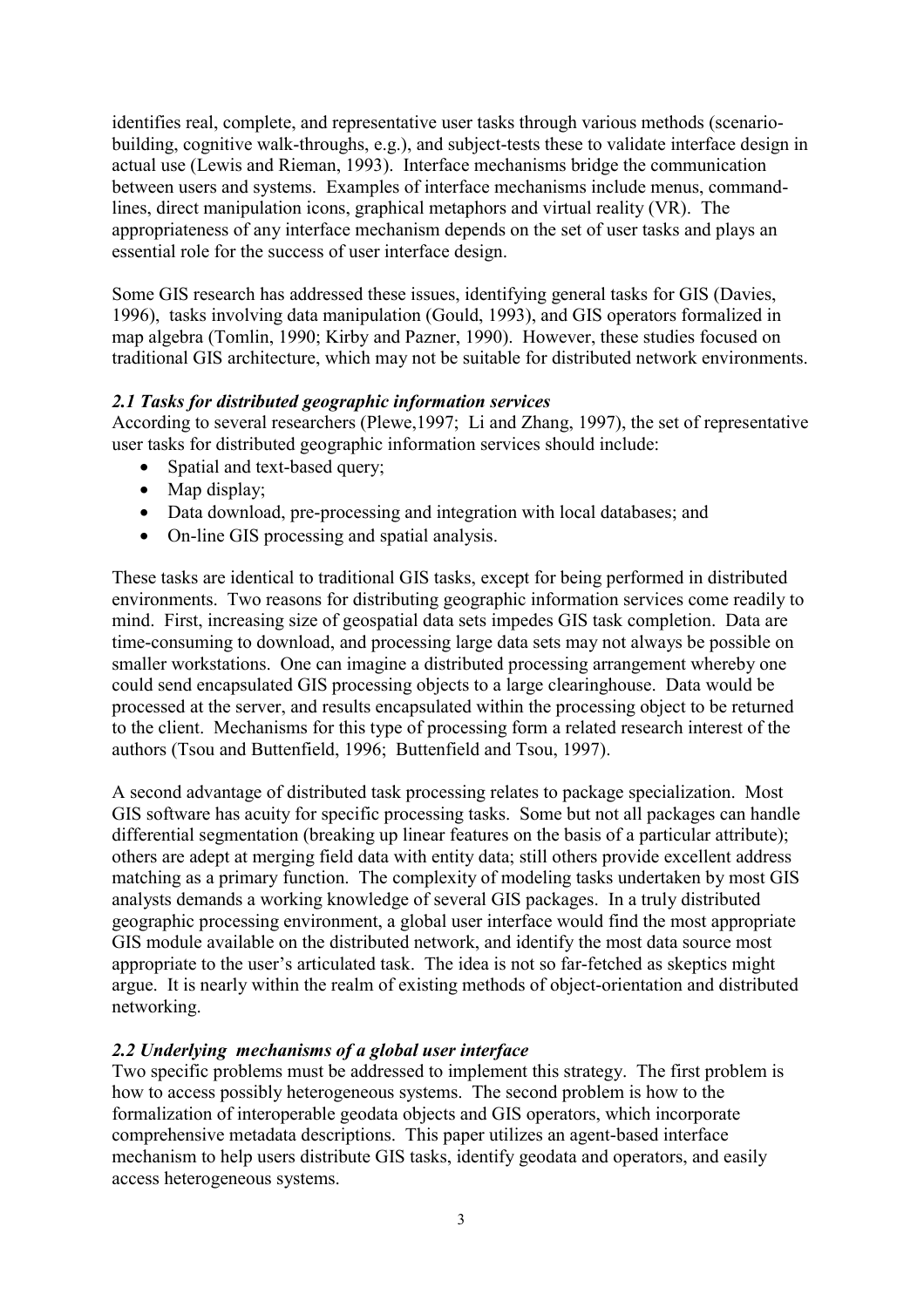Recently, intelligent agents have become a new direction in both user interface design and artificial intelligence (AI) research. The major goal of intelligent agents is to reduce user work and information overload (Maes, 1994). Intelligent agents can provide services in filtering data, searching for information, online tutoring, and so on. By utilizing AI inference engines and learning process components, intelligent agents gather and formalize knowledge from communications between users and systems in network environments. The learning processes are derived from user feedback and the evaluation of previous performance. Learning reinforces the agent's capabilities towards more rational behaviors (Russell and Norvig, 1995). Many intelligent agent applications are under development now, especially in distributed computing environments (Knapik and Johnson, 1998). Two fundamental functions of an intelligent agent are essential to distributed geographic information environments. An intelligent interface agent should be able to perform both functions.

The first role, as an *information filter*, helps users limit their choices to a reasonable scope according to pre-defined knowledge rules and user's advice and feedback (Figure 2). For example, pre-defined knowledge about the amount of client RAM could limit the choice of source data resolution. The interaction between intelligent agent and user is metaphorically similar to the relationship between car dealers and car buyers. When a buyer tells the car dealer what kind of car they prefer and what price they can afford (task specifications), the car dealer filters information and generates a reasonable list of choices. One expects that with



 *Figure 2. The information filter function of an intelligent agent*

time, the interface agent will gradually become more effective in filtering information, and generate more rational choices. The role of information filter is essential to distributed geographic information services which hypothetically could involve a multitude of different GIS operations and data types. Moreover, "experienced" intelligent agents might suggest that novice users modify or revise their requests in order to get a "better" result set of choices.

The second role of an intelligent agent is to act as an *information interpreter*. Heterogeneous data models and systems can not communicate directly. An information interpreter must be designed to access and convey information. In order to convey information correctly, the interpreter has to acquire some knowledge and methods to guide the translation procedure. It would be unfeasible to encode a set of translators into the interpreter, as one must anticipate that no list can be comprehensive in the longterm. An alternative solution is to design data- and operator-objects which are self-describing, that is, which contain metadata describing their structure, input and output parameters, and computing requirements in an open message-passing format. The encapsulation provides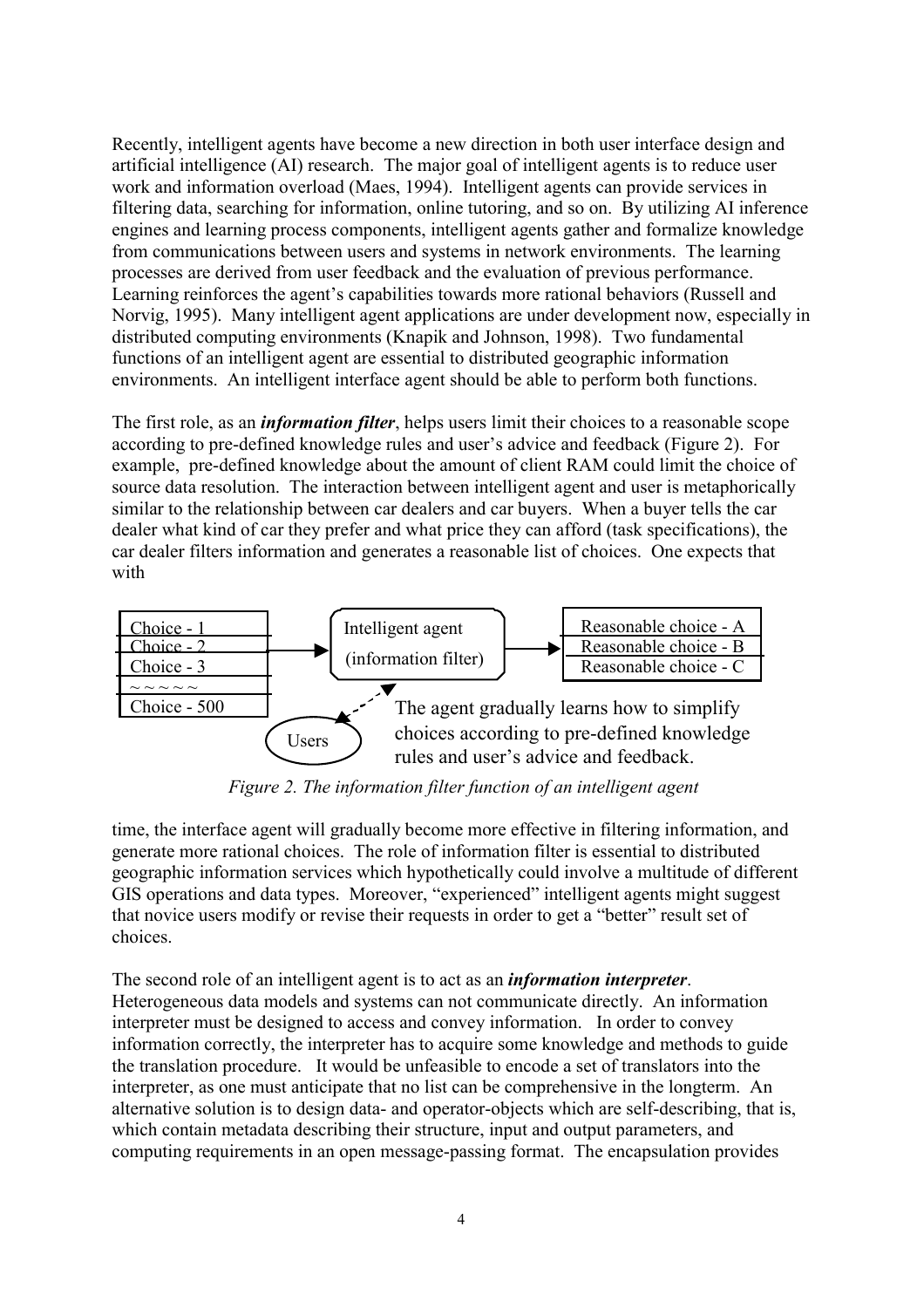metadata information for the intelligent agent to interpret the heterogeneous information correctly. Figure 3 shows one example of an



*Figure 3. An information interpreter function of an intelligent agent.*

information interpreter function. The agent collects metadata from several data objects and from several operator objects, to determine an effective combination. The advantage is that the agent does not carry knowledge with it except for options about metadata access.

# **3. A Global User Interface Architecture**

A comprehensive global interface architecture for distributed network environments should include four task-oriented interface components at a minimum. These components query data, display data, integrate data locally, and process data.

# *3.1 Spatial and text-based query component*

The query interface component helps users define and revise their requests. The query agent initiates searches for resources across the distributed network. The query metadata describes the main query functions, identifying (for example) spatial footprints, data types, and search keywords. The interface agent interprets the metadata specification and sends the requests to database agents, which can search and retrieve requested data from heterogeneous GIS databases (Figure 4a).



# *3.2. Map display component*

The map display component utilizes display metadata (including map boundaries, coordinate systems, and projection methods) for the interface agent to display correctly (Figure 4b).



*Figure 4b*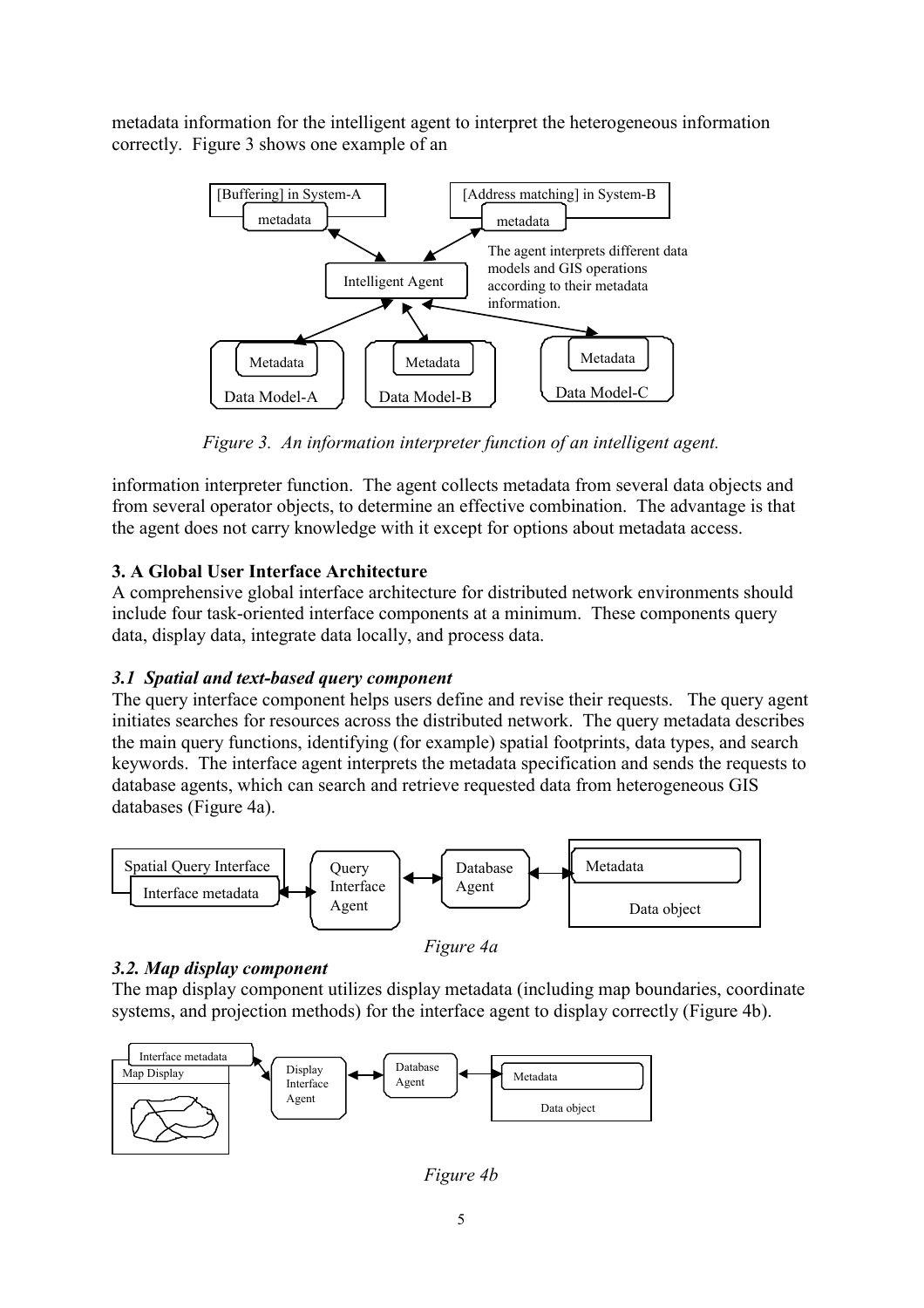It is reasonable to expect that display agents accommodate multiple output and display device drivers, and transform display commands accordingly. In the event that these parameters are undefined, the interface agent could generate a "zoom-to-full-extent" command, or initiate a dialog with the user about alternative display options (e.g., define a projection).

## *3.3 Data download, pre-processing and integration component*

This component fuses geospatial data retrieved from remote databases with the local client database. The integration interface agent (Figure 4c) can access and transfer geodata between heterogeneous data models, and thus by definition must incorporate an information interpreter, as described in Section 2. In the figure, an Interface Integration Agent receives a request to retrieve data (top center). The request is passed to a database agent. At the remote database, a temporary buffer is created to pre-process data (for example, to clip a portion of a digital



*Figure 4c*

orthophoto) and create a metadata description. Following data download, the metadata for the new object is accessed to direct data integration into the local database. This might involve creating another data object, as for example if the orthophoto were mosaicked with other retrieved data. The interface agent lets users monitor the download process and data integration procedures.

# *3.4 GIS processing and spatial analysis component*

The processing component is used for analysis and modeling (Figure 4d). Based on the user's data type, the processing agents provide appropriate processing operations, transparently. For example, buffering operators would be available for point line and polygon entity data, whereas field data would have a "region growing" operator. A model for change detection would be made available for data objects which have a timestamp encapsulated in their metadata. Interface mechanisms to implement such context-dependent functionality are demonstrated in Tsou and Buttenfield (1996).

In general, the architecture of global use interface adopts an object-oriented modeling method, where each interface component encapsulates its own functions and capabilities. The interface agents and database agents are also objects, able to access and invoke the GIS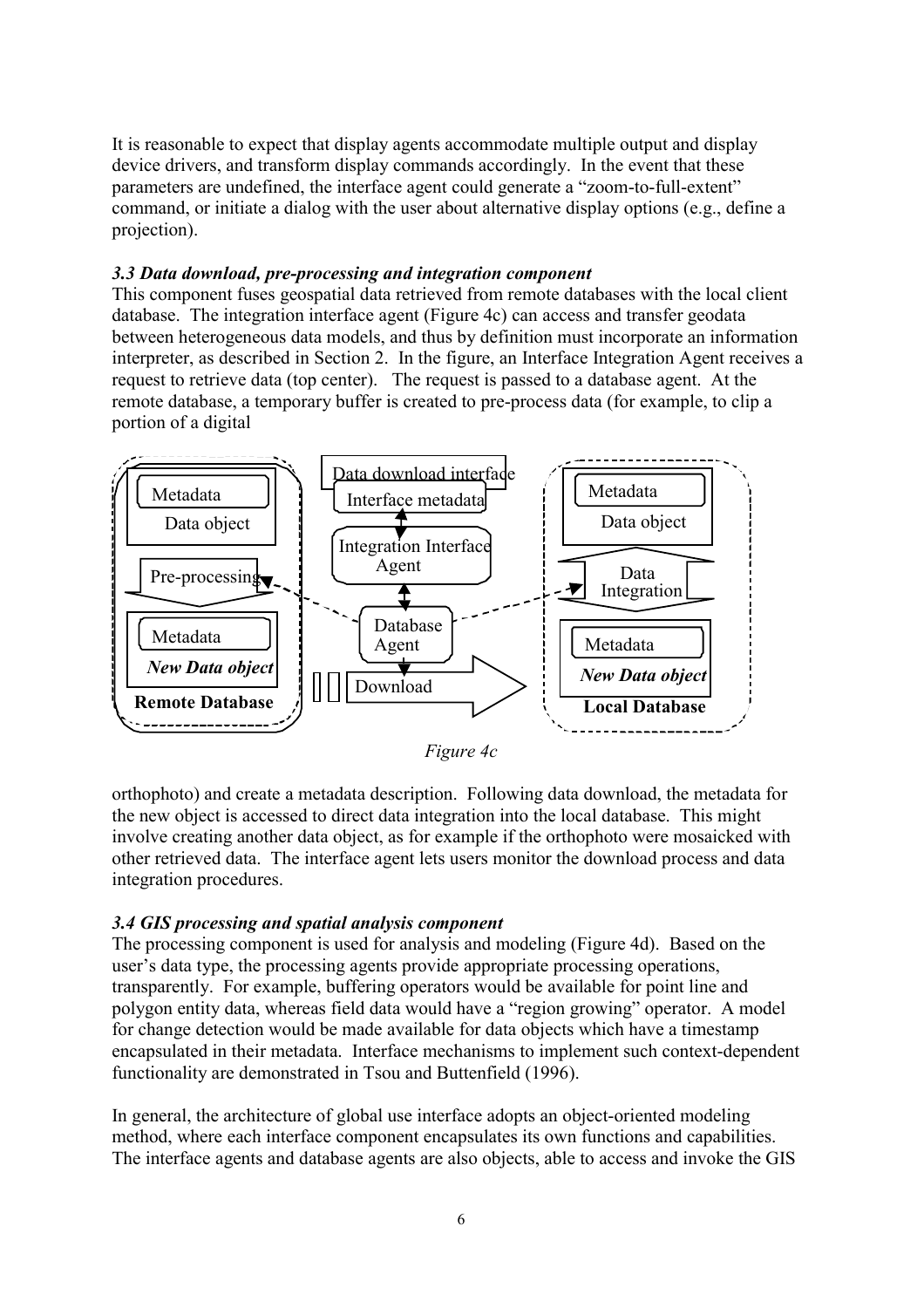

operators, communicate with interface components and with objects stored in GIS databases. Thus, every global user interface component is modularized, self-describing, and interoperable.

#### **4. Discussion**

Without pre-defined user tasks, metadata and agents, a global user interface for distributed geographic information services would be difficult if not impossible to implement. At a minimum, user tasks include query, display, data integration, and processing. Each task has a component architecture associated with it. Each interface component must have encapsulated interface metadata, which describes available functions, methods, and behaviors for each interface component and GIS operators, and facilitate a modularized user interface infrastructure. An agent must perform two functions, namely to help users filter and interpret information in a complex distributed network environment. Two kinds of intelligent agents, interface agents and database agents, must be developed for each specified user task. The main functions of interface agents are to interpret metadata, and to collaborate with database agents. The interface agent accepts task specifications from users and translates them into system commands or query languages. Database agents are designed to access heterogeneous geodata objects and databases in distributed network environments. The database agent receives system commands and distributes requests to multiple databases. As the requests are accomplished, results will be gathered and filtered by database agents, then sent to the user directly or carried through the interface agent.

The collaboration between interface agents and database agents provides a comprehensive information process model for distributed geographic information services (Figure 5). The combination of intelligent agents and distributed components creates a self-describing, dynamic, reusable and interoperable interface architecture for global user interfaces.

From the implementation perspective, a global user interface can be built with intelligent agents and interface components by using currently available technology. JAVA is an appropriate language of global user interfaces because it is platform-independent, and provides comprehensive user interface capabilities in its Abstract Windowing Toolkits (AWT). The JAVA language can easily support a distributed infrastructure for intelligent agents and interface components. Metadata descriptions can be embedded within each interface component by the Interface Definition Language (IDL) provided by CORBA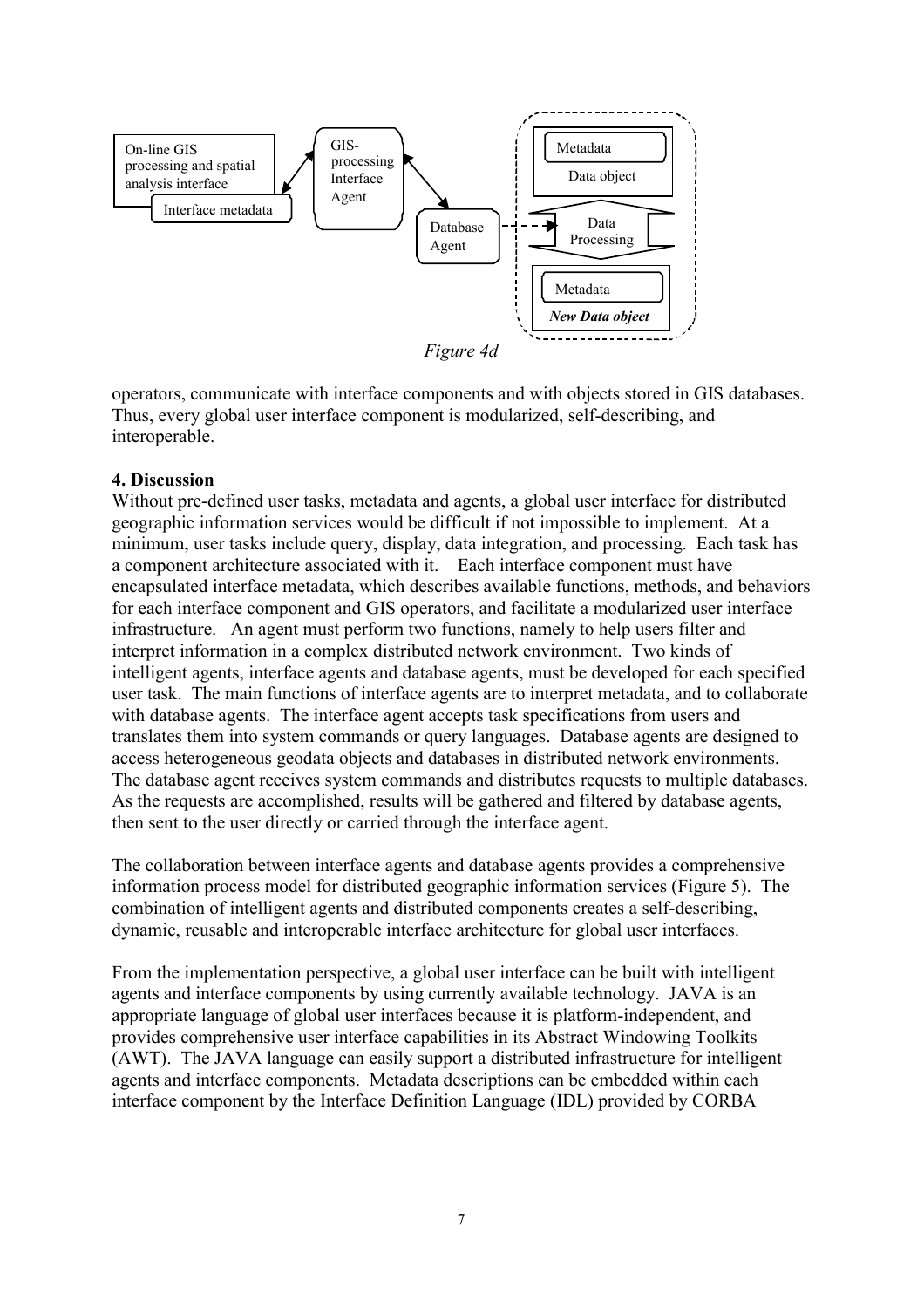

*Figure 5. The collaboration of interface agents and database agents.*

infrastructure. Interface agents will be built with the four task-oriented interface components. Some knowledge rules and learning mechanisms must be embedded inside interface agents in order to effectively manage and communicate with different interface components.

On the other hand, the implementation of interoperable geodata objects and metadata can be somewhat problematic where current technology does not fully support the implementation. Although the Open GIS Consortium (OGC) is launching the OpenGIS project and its feature specifications, few commercial tools are presently available for geodata objects. Exceptions to this can be seen in Map Objects by ESRI and GeoMedia by Intergraph. Other solutions are beginning to appear. Another constraint is that most current GIS databases rely upon relational databases, not object-oriented databases. One possible work-around solution is to "wrap" traditional legacy databases under a CORBA or DCOM server to communicate with database agents. The migration from relational databases to object-based databases will become a major task in implementing distributed geographic information services.

Another impediment for global user interfaces involves communication between interface agents and database agents. Current technology provides a simple, first level protocol called "Internet interoperable ORB protocol (IIOP)", supported by CORBA 2.0. However, IIOP only focuses on the "invoke" mechanism between agents and data objects. What is needed is to focus on interactions between agents (Knapik and Johnson, 1998). An efficient and concise protocol for the communication between agents needs to be developed. A generic protocol should be designed with rules about how specific interface agents and database agents behave. This capability is essentially a meta-protocol. Hopefully, prototypes of metaprotocols will be developed and tested in the next few years.

#### **5. Summary**

This paper establishes an architecture for global user interfaces by defining appropriate user tasks and designing an agent-based interface mechanism for distributed geographic information services. Some issues need to be explored in the future.

The first issue relates to the level or degree of user control. In our architecture, agents take some control away from the users. The debate between proponents of direct manipulation interfaces and intelligent agent-based interfaces is similar to the comparison of standard transmission cars and automatic transmission cars. In practice, the level of control should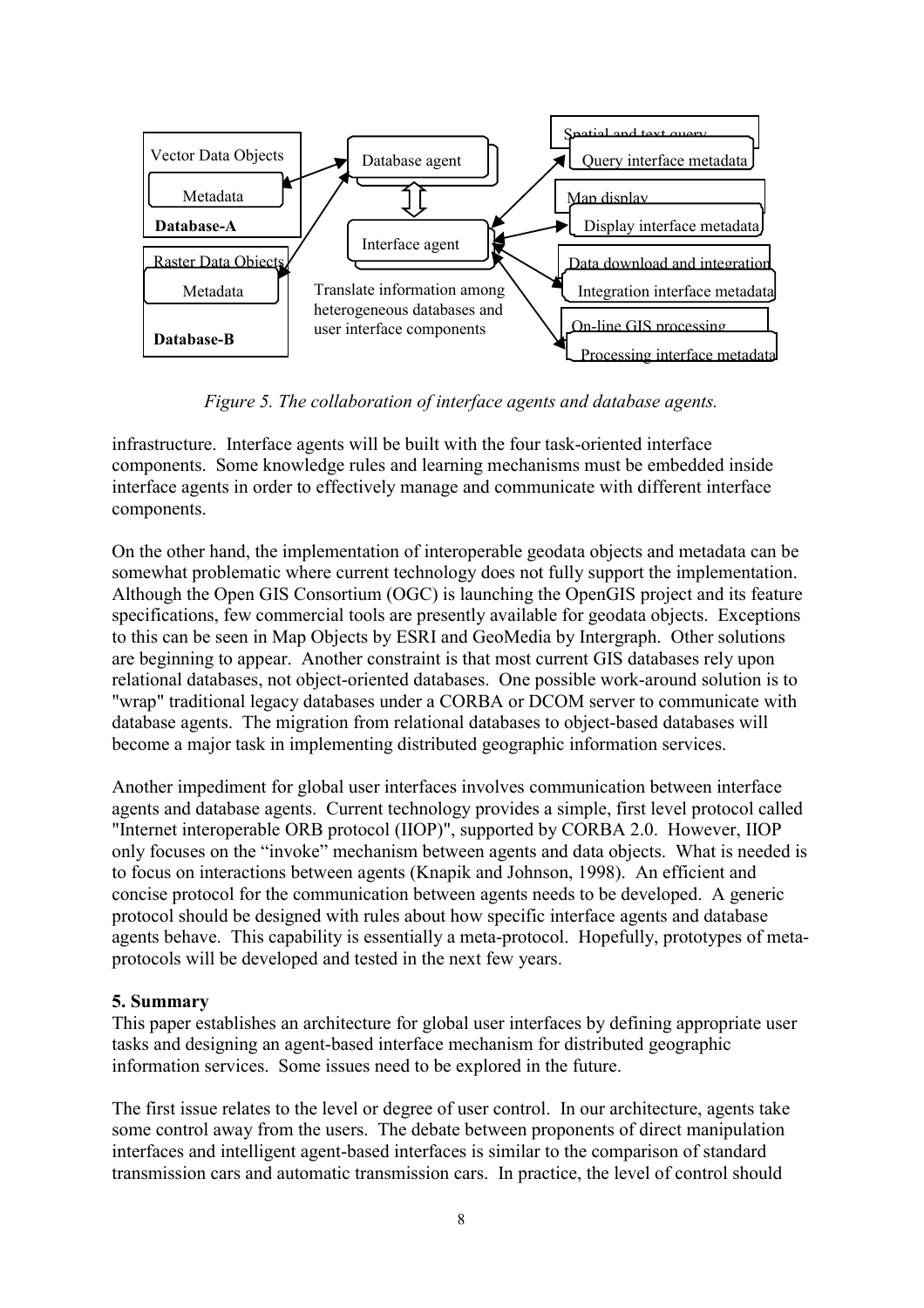depend highly on the level of user skills, preferences and tasks. The problem also emerges with the use of "visible" versus "invisible" agents. Currently, design of most intelligent agents is visible, which means that the agent makes its presence known through dialog with the user. It is expected that some users feel that agent interruptions are intrusive. Invisible agents may solve this problem but introduce another, which is that users will be unable to monitor and control agent behaviors. These issues can be resolved through subject testing in free and structured interface use (Buttenfield and Larsen, 1996).

The second issue relates to the 'necessary evil' of distributed network environments. Consider the situation when a network link breaks down. Since a general spatial operation or analysis procedure takes a reasonably long time, unpredictable interruptions of the network could jeopardize the process of spatial operations. To protect the integrity of GIS operations and user sessions, disaster recover functions and session controls become essential in an unreliable networking environment. Feedback messages in GIS operations and analysis processes are also important, especially for indicating the current status of the network environment. Database developers are already working to overcome these problems.

In spite of these unsolved issues, the need for distributed processing, coupled with the complexity of current and anticipated GIS modeling tasks, mandates consideration of distributed architectures for networking environments. The utilization of intelligent agents and global user interface components will crystallize geographic information knowledge and provide a comprehensive approach for implementing distributed geographic information services. We have the technology in hand to implement such architectures. Let us begin.

#### **Acknowledgments**

This paper forms a portion of the Alexandria Digital Library Project, jointly sponsored by NSF, NASA, and DARPA. Funding by the National Science Foundation (NSF IRI-94- 11330) is greatly appreciated. Matching funds from the University of Colorado are also acknowledged.

#### **References**

- Buehler, K., & McKee, L., editors. (1996). *The OpenGIS Guide: Introduction to Interoperable Geoprocessing*. Wayland, Massachusetts: Open GIS Consortium, Inc.
- Buttenfield, B.P. and Tsou, M. -H. (1997) Encapsulated Operators for Processing Geographic Information. Second Workshop on Progress in Automated Map Generalization, Gaevle, Sweden, 19-21 June 1997. Summarized in Mackaness, W.A., Weibel, R. and Buttenfield, B.P. (1997) Research Progress in Map Generalization. Santa Barbara, California: *NCGIA Technical Report 97-3.* Also available at http://www.geo.unizh.ch/ICA/.
- Buttenfield, B. P., & Goodchild, M. F. (1996). The Alexandria Digital Library Project: Distributed Library Services for Spatially Referenced Data. In *Proceedings of GIS/LIS'96 , Denver, Colorado*: 76-84.
- Buttenfield, B. P. and Larson, S. (1996) Building a Digital Library for Earth System Science: The Alexandria Project. *Proceedings* Geological Society of America Meetings, Denver Colorado, November 1996: 23-27.
- Davies, C. (1995). Tasks and Task Descriptions for GIS. In T. L. Nyerges, D. M. Mark, R. Laurini, & M. J. Egenhofer (editors), *Cognitive Aspects of Human-Computer Interaction for Geographic Information Systems*. Dordrecht: Kluwer Academic Publishers: 327-342.